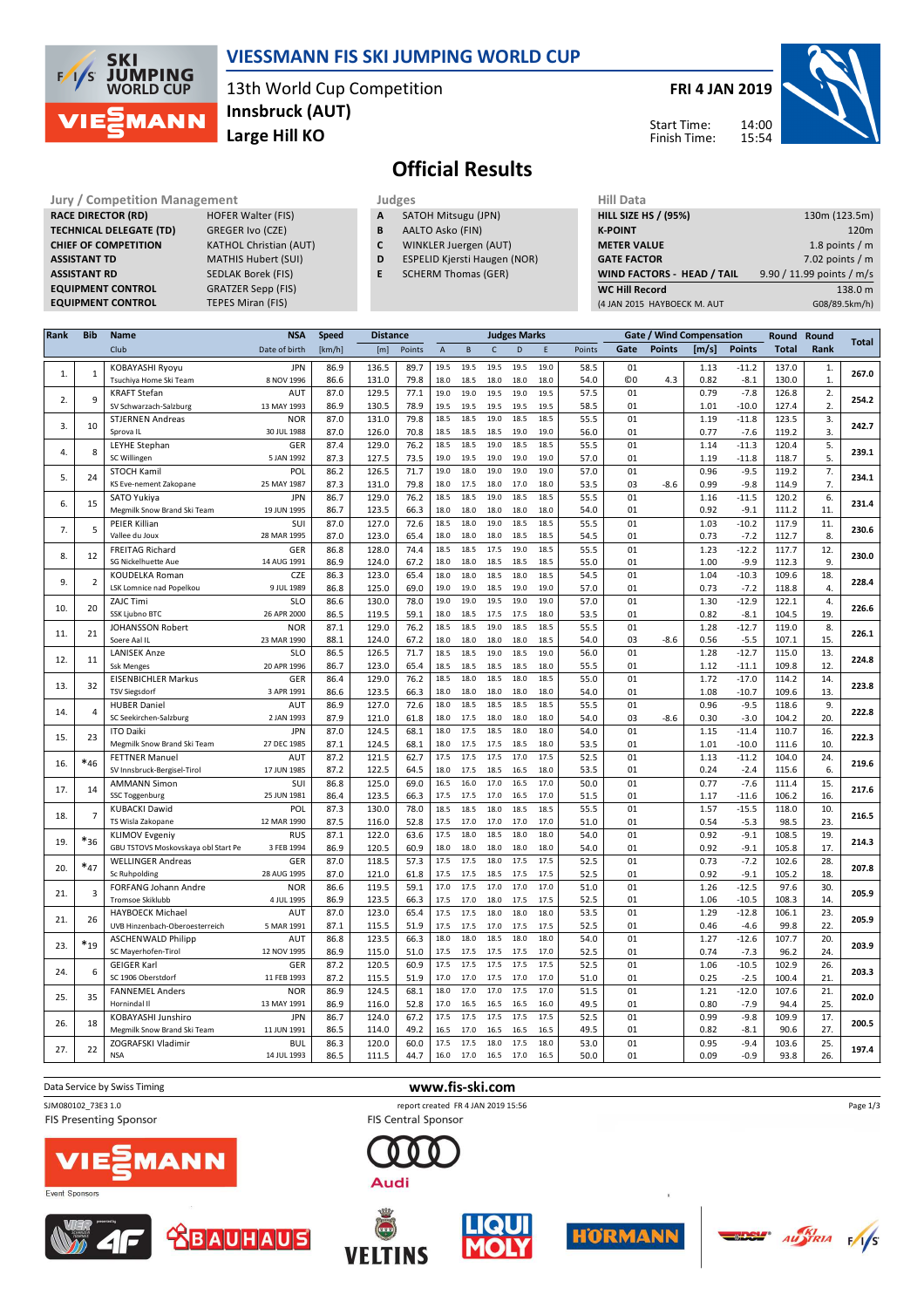

### **VIESSMANN FIS SKI JUMPING WORLD CUP**

13th World Cup Competition **Large Hill KO Innsbruck (AUT)**

**FRI 4 JAN 2019**

Start Time: Finish Time:



## **Official Results**

| Rank | <b>Bib</b> | Name                                              | <b>NSA</b>                | <b>Speed</b> | <b>Distance</b> |        |                |           |                | <b>Judges Marks</b> |      |        |      | <b>Gate / Wind Compensation</b> |       |               | Round        | Round |              |
|------|------------|---------------------------------------------------|---------------------------|--------------|-----------------|--------|----------------|-----------|----------------|---------------------|------|--------|------|---------------------------------|-------|---------------|--------------|-------|--------------|
|      |            | Club                                              | Date of birth             | [km/h]       | [m]             | Points | $\overline{A}$ | B         | $\mathsf{C}$   | D                   | E    | Points | Gate | <b>Points</b>                   | [m/s] | <b>Points</b> | <b>Total</b> | Rank  | <b>Total</b> |
|      |            | SIEGEL David                                      | <b>GER</b>                | 86.5         | 123.0           | 65.4   | 17.0           | 17.5      | 17.5           | 18.0                | 17.5 | 52.5   | 01   |                                 | 1.07  | $-10.6$       | 107.3        | 22.   |              |
| 28.  | $*_{33}$   | SV Baiersbronn                                    | 28 AUG 1996               | 86.5         | 112.5           | 46.5   | 17.0           | 17.0      | 17.0           | 16.5                | 16.5 | 50.5   | 01   |                                 | 0.80  | $-7.9$        | 89.1         | 28.   | 196.4        |
| 29.  | 38         | <b>HOERL Jan</b>                                  | AUT                       | 86.2         | 120.0           | 60.0   | 17.5           | 17.5      | 18.0           | 17.5                | 18.0 | 53.0   | 01   |                                 | 1.02  | $-10.1$       | 102.9        | 26.   | 188.6        |
|      |            | SC Bischofshofen                                  | 16 OCT 1998               | 86.4         | 110.0           | 42.0   | 16.5           | 16.5      | 16.5           | 16.0                | 16.5 | 49.5   | 01   |                                 | 0.59  | $-5.8$        | 85.7         | 29.   |              |
| 30.  | 34         | <b>HULA Stefan</b>                                | POL                       | 86.6         | 120.0           | 60.0   | 17.5           | 18.0      | 18.0           | 17.0                | 17.0 | 52.5   | 01   |                                 | 1.18  | $-11.7$       | 100.8        | 29.   | 186.4        |
|      |            | KS Eve-nement Zakopane                            | 29 SEP 1986               | 86.7         | 112.0           | 45.6   | 16.0           | 17.0      | 17.0           | 16.0                | 16.5 | 49.5   | 01   |                                 | 0.96  | $-9.5$        | 85.6         | 30.   |              |
|      |            |                                                   |                           |              |                 |        |                |           |                |                     |      |        |      |                                 |       |               |              |       |              |
|      |            | not qualified for 2nd round                       |                           |              |                 |        |                |           |                |                     |      |        |      |                                 |       |               |              |       |              |
| 31.  | 13         | NAKAMURA Naoki<br>Tokai Univ.                     | <b>JPN</b><br>19 SEP 1996 | 86.8         | 119.0           | 58.2   | 17.5           | 17.5      | 18.0           | 17.5                | 17.0 | 52.5   | 01   |                                 | 0.87  | $-8.6$        | 102.1        | 31.   | 102.1        |
|      |            | <b>KASAI Noriaki</b>                              | <b>JPN</b>                | 86.8         | 120.0           | 60.0   | 18.0           | 18.0      | 18.0           | 17.5                | 18.0 | 54.0   | 01   |                                 | 1.32  | $-13.1$       | 100.9        | 32.   |              |
| 32.  | 40         | Tsuchiya Home Ski Team                            | 6 JUN 1972                |              |                 |        |                |           |                |                     |      |        |      |                                 |       |               |              |       | 100.9        |
|      |            | <b>SCHMID Constantin</b>                          | <b>GER</b>                | 86.8         | 121.0           | 61.8   | 17.5           | 17.5      | 18.0           | 18.0                | 17.5 | 53.0   | 01   |                                 | 1.48  | $-14.7$       | 100.1        | 33.   |              |
| 33.  | 30         | Wsv Oberaudorf                                    | 27 NOV 1999               |              |                 |        |                |           |                |                     |      |        |      |                                 |       |               |              |       | 100.1        |
|      |            | WOLNY Jakub                                       | POL                       | 86.2         | 116.5           | 53.7   | 17.5           | 17.0      | 18.0           | 17.0                | 17.5 | 52.0   | 01   |                                 | 0.64  | $-6.3$        | 99.4         | 34.   |              |
| 34.  | 29         | LKS Klimczok Bystra                               | 15 MAY 1995               |              |                 |        |                |           |                |                     |      |        |      |                                 |       |               |              |       | 99.4         |
|      |            | <b>AIGNER Clemens</b>                             | <b>AUT</b>                | 87.0         | 119.5           | 59.1   | 17.5           | 18.0      | 18.0           | 17.5                | 17.5 | 53.0   | 01   |                                 | 1.41  | $-14.0$       | 98.1         | 35.   |              |
| 35.  | 27         | SV Innsbruck-Bergisel-Tirol                       | 2 FEB 1993                |              |                 |        |                |           |                |                     |      |        |      |                                 |       |               |              |       | 98.1         |
|      |            | PAVLOVCIC Bor                                     | <b>SLO</b>                | 86.8         | 117.5           | 55.5   |                | 17.0 17.0 | 17.0 17.0      |                     | 17.0 | 51.0   | 01   |                                 | 0.93  | $-9.2$        | 97.3         | 36.   |              |
| 36.  | 42         | Nd Ratece planica                                 | 27 JUN 1998               |              |                 |        |                |           |                |                     |      |        |      |                                 |       |               |              |       | 97.3         |
| 37.  | 37         | <b>SEMENIC Anze</b>                               | <b>SLO</b>                | 86.8         | 118.0           | 56.4   | 17.0           | 17.5      | 17.0           | 17.0                | 17.0 | 51.0   | 01   |                                 | 1.06  | $-10.5$       | 96.9         | 37.   | 96.9         |
|      |            | <b>NSK TRZIC FMG</b>                              | 1 AUG 1993                |              |                 |        |                |           |                |                     |      |        |      |                                 |       |               |              |       |              |
| 38.  | 41         | <b>KOZISEK Cestmir</b>                            | <b>CZE</b>                | 86.5         | 118.0           | 56.4   | 16.5           | 16.5      | 16.5           | 16.0                | 16.5 | 49.5   | 01   |                                 | 0.98  | $-9.7$        | 96.2         | 38.   | 96.2         |
|      |            | LSK Lomnice nad Popelkou                          | 9 NOV 1991                |              |                 |        |                |           |                |                     |      |        |      |                                 |       |               |              |       |              |
| 39.  | 39         | <b>BICKNER Kevin</b>                              | <b>USA</b>                | 86.9         | 117.0           | 54.6   | 17.0           | 17.0      | 17.0           | 17.0                | 17.0 | 51.0   | 01   |                                 | 1.07  | $-10.6$       | 95.0         | 39.   | 95.0         |
|      |            | Norge Ski Club                                    | 23 SEP 1996               |              |                 |        |                |           |                |                     |      |        |      |                                 |       |               |              |       |              |
| 40.  | 44         | <b>JUSTIN Rok</b><br>SSD Stol Zirovnica           | <b>SLO</b><br>6 APR 1993  | 87.0         | 117.0           | 54.6   | 17.5           | 17.5      | 18.0           | 17.5                | 17.0 | 52.5   | 01   |                                 | 1.32  | $-13.1$       | 94.0         | 40.   | 94.0         |
|      |            | <b>AALTO Antti</b>                                | FIN                       | 86.4         | 117.0           | 54.6   | 17.0           | 17.5      | 17.5           | 17.0                | 17.0 | 51.5   | 01   |                                 | 1.32  | $-13.1$       | 93.0         | 41.   |              |
| 41.  | 17         | Kiteen Urheilijat                                 | 2 APR 1995                |              |                 |        |                |           |                |                     |      |        |      |                                 |       |               |              |       | 93.0         |
|      |            | <b>ZYLA Piotr</b>                                 | POL                       | 86.8         | 113.5           | 48.3   | 17.0           | 17.0      | 16.5           | 16.5                | 16.5 | 50.0   | 01   |                                 | 0.77  | $-7.6$        | 90.7         | 42.   |              |
| 42.  | 31         | WSS Wisla                                         | 16 JAN 1987               |              |                 |        |                |           |                |                     |      |        |      |                                 |       |               |              |       | 90.7         |
|      |            | <b>TANDE Daniel Andre</b>                         | <b>NOR</b>                | 87.1         | 115.5           | 51.9   | 17.0           | 17.0      | 17.0 17.0      |                     | 17.0 | 51.0   | 01   |                                 | 1.24  | $-12.3$       | 90.6         | 43.   |              |
| 43.  | 16         | Kongsberg If                                      | 24 JAN 1994               |              |                 |        |                |           |                |                     |      |        |      |                                 |       |               |              |       | 90.6         |
|      |            | POLASEK Viktor                                    | CZE                       | 86.5         | 113.5           | 48.3   | 17.0           |           | 17.5 17.5 17.0 |                     | 16.5 | 51.5   | 01   |                                 | 0.96  | $-9.5$        | 90.3         | 44.   |              |
| 44.  | 45         | Sk Nove mesto na morave                           | 18 JUL 1997               |              |                 |        |                |           |                |                     |      |        |      |                                 |       |               |              |       | 90.3         |
| 45.  | 25         | DAMJAN Jernei                                     | <b>SLO</b>                | 85.8         | 114.5           | 50.1   | 17.0           |           | 17.5 17.0 17.0 |                     | 16.5 | 51.0   | 01   |                                 | 1.10  | $-10.9$       | 90.2         | 45.   | 90.2         |
|      |            | SSK Sam Ihan                                      | 28 MAY 1983               |              |                 |        |                |           |                |                     |      |        |      |                                 |       |               |              |       |              |
| 46.  | 49         | <b>ALAMOMMO Andreas</b>                           | <b>FIN</b>                | 86.6         | 115.5           | 51.9   | 17.5           | 17.5      | 17.0 17.0      |                     | 17.5 | 52.0   | 01   |                                 | 1.42  | $-14.1$       | 89.8         | 46.   | 89.8         |
|      |            | Ounasvaaran Hiihtoseura                           | 23 DEC 1998               |              |                 |        |                |           |                |                     |      |        |      |                                 |       |               |              |       |              |
| 47.  | 43         | <b>TKACHENKO Sergey</b>                           | KAZ                       | 86.6         | 113.5           | 48.3   | 16.5           | 16.5      | 17.0           | 16.0                | 16.5 | 49.5   | 01   |                                 | 0.92  | $-9.1$        | 88.7         | 47.   | 88.7         |
|      |            | Ski Club VKO                                      | 8 JUN 1999                |              |                 |        |                |           |                |                     |      |        |      |                                 |       |               |              |       |              |
| 48.  | 50         | <b>LEITNER Clemens</b>                            | AUT                       | 86.5         | 115.0           | 51.0   | 17.0           | 17.0      | 17.0           | 16.5                | 16.5 | 50.5   | 01   |                                 | 1.36  | $-13.5$       | 88.0         | 48.   | 88.0         |
|      |            | Nordic Team Absam-Tirol<br><b>SCHULER Andreas</b> | 7 NOV 1998<br>SUI         | 86.6         | 111.0           | 43.8   | 16.5           | 16.5      | 16.0           | 16.0                | 16.5 | 49.0   | 01   |                                 | 1.10  | $-10.9$       | 81.9         | 49.   |              |
| 49.  | 48         | Einsiedeln                                        | 30 DEC 1995               |              |                 |        |                |           |                |                     |      |        |      |                                 |       |               |              |       | 81.9         |

**Disqualified**

28 | GRANERUD Halvor Egner NOR | SCE 4

SCE 4 : SUIT

**Data Service by Swiss Timing WWW.fis-ski.com** SJM080102\_73E3 1.0 report created FR 4 JAN 2019 15:56<br>FIS Presenting Sponsor FIS Central Sponsor FIS Central Sponsor Page 2/3FIS Presenting Sponsor 1ANI Audi Event Sponsors **SDSY** AUSTRIA FAS  $\boldsymbol{\Theta}$ **BAUHAUS HORMANN VELTINS**